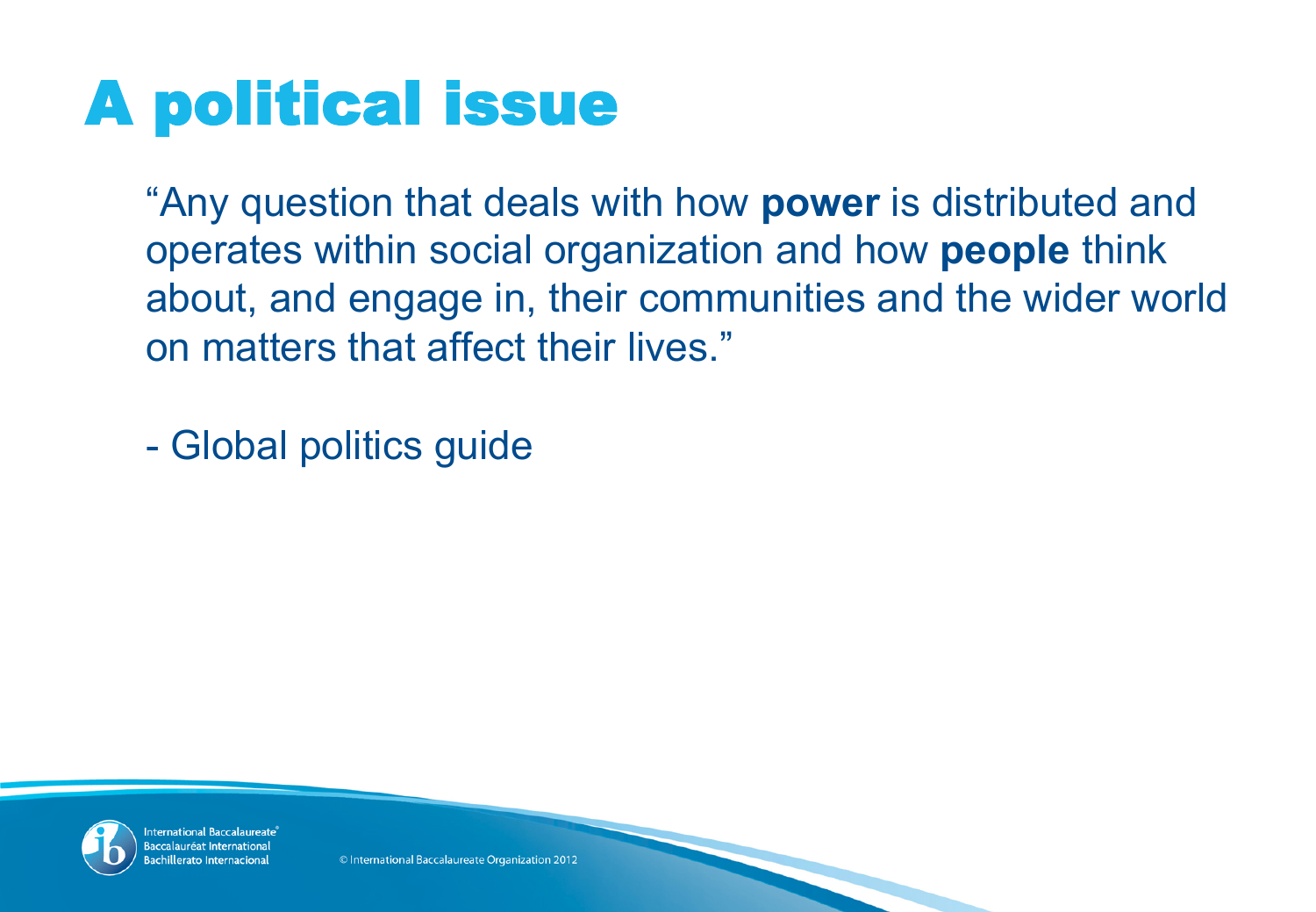#### Italy gets more EU aid to curb Mediterranean migration\*



#### **\* BBC News, Oct 14, 2014**



International Baccalaureate® Baccalauréat International Bachillerato Internacional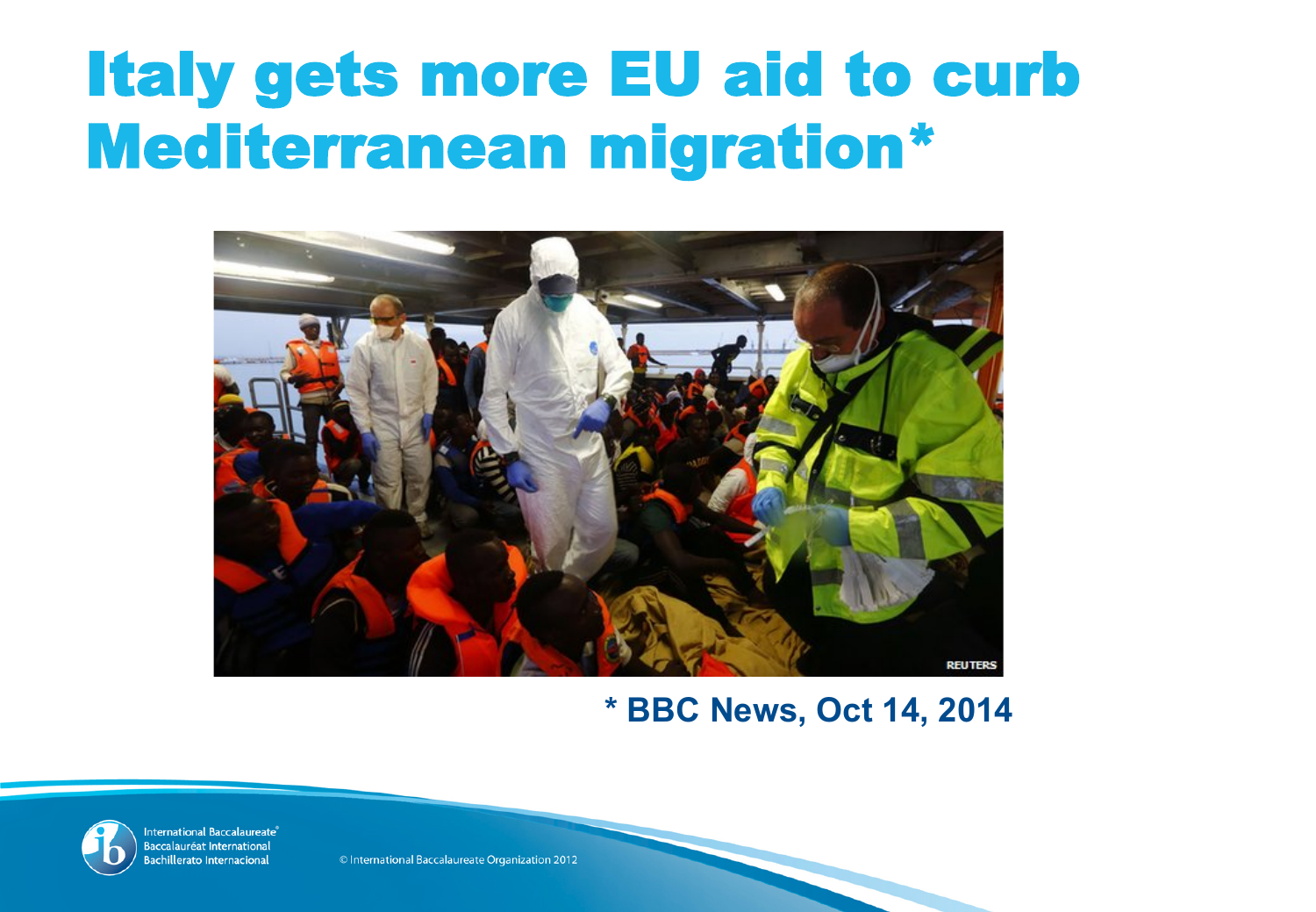#### **Background**

- School based syllabuses in the area of politics:
	- World Politics and International Relations
	- Peace and Conflict Studies
	- Human Rights
	- Political Thought
- Rationale for the Global Politics course:
	- Build on the SBS courses
	- Study politics both at SL or HL
	- Expand reach of this subject area that is important and interesting for IB students across the globe
	- Spearhead international-mindedness



nternational Baccalaureate Baccalauréat Internation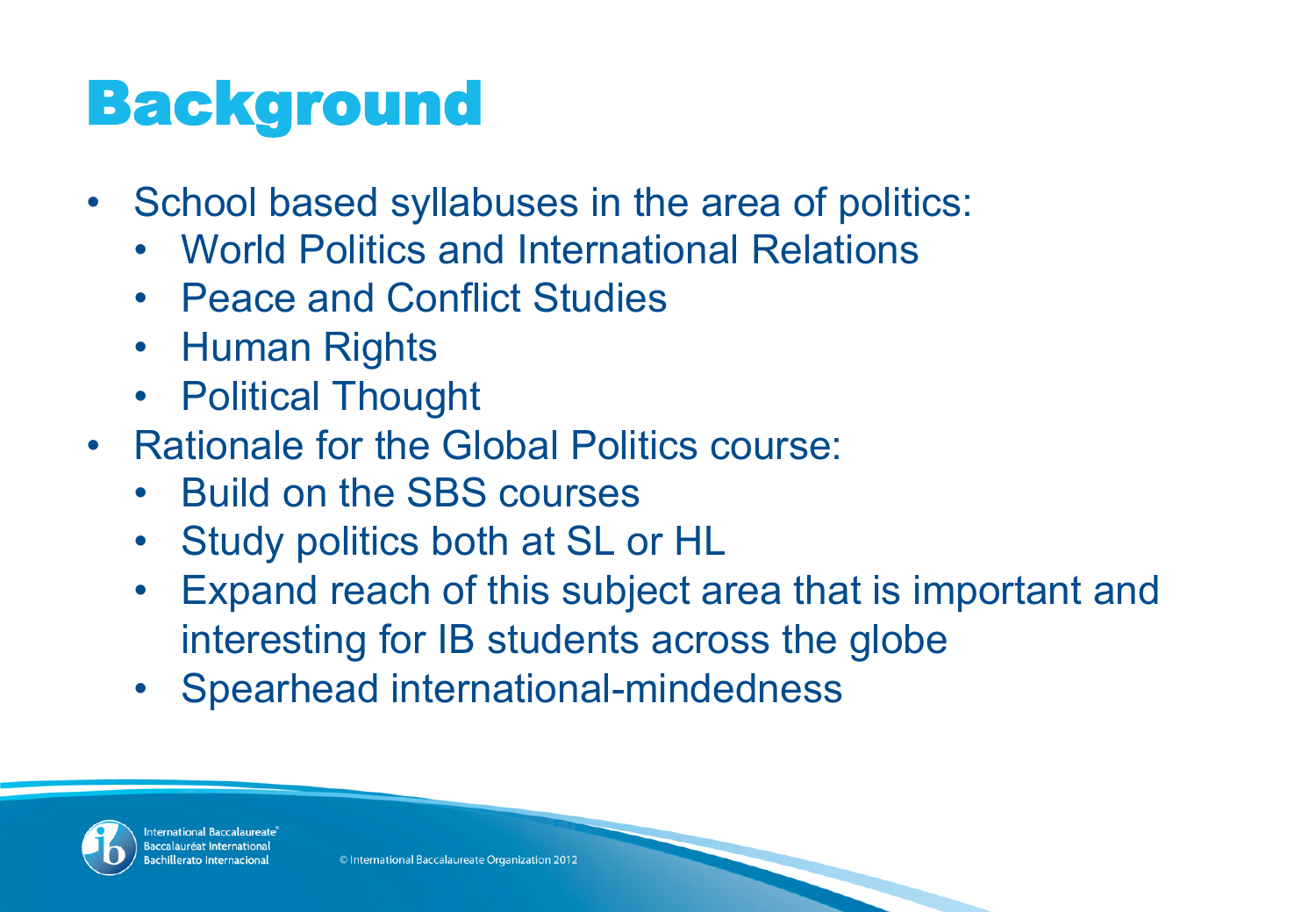### **Spearheading** international-mindedness

- Glocal **understanding**: the capacity to think and act in informed ways about issues of global and local significance
- Glocal **sensitivity**: sensitivity to local phenomena and experiences as manifestations of broader developments
- Glocal **self**: a perception of self as a member of a local community, a culture, a nation and humanity, capable of making a positive contribution



nternational Baccalaureate accalauréat Internation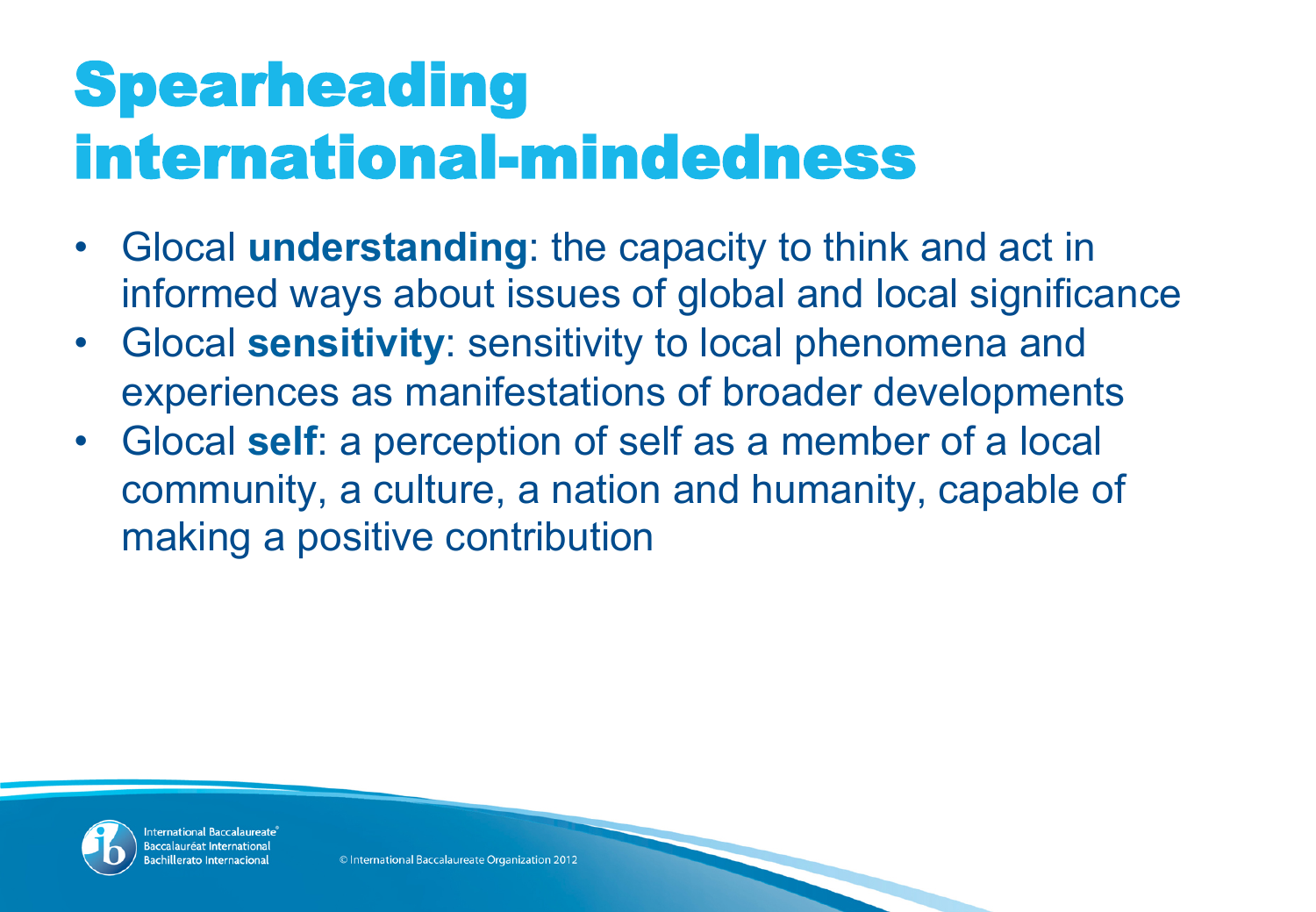## Course features

- Glocal understanding:
	- Introduces students to the **key actors, interactions, problems and solutions** of global politics
	- Explores fundamental political **concepts** in a range of **contexts**
- Glocal sensitivity and glocal self:
	- Allows students to develop an understanding of the **local, national, international and global** dimensions of politics
	- Allows students students to explore political issues affecting their **own lives**
	- Encourages **dialogue and debate** listening and interpreting competing and contestable claims and refining own thoughts and beliefs



nternational Baccalaureate Baccalauréat Internation chillerato Internacior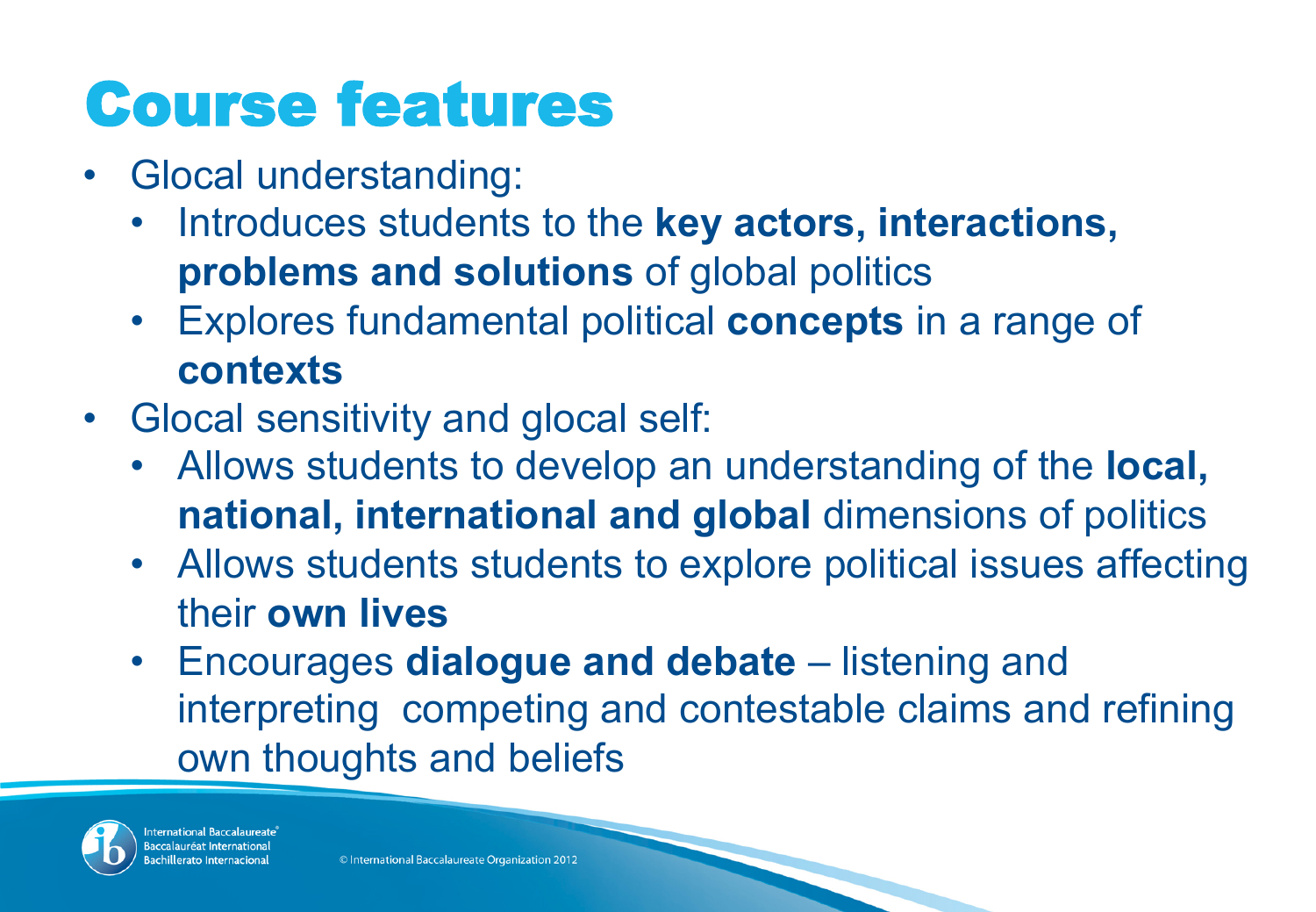#### Curriculum

- Four **core SL/HL units**:
	- Power, sovereignty and international relations
	- Human rights
	- Development
	- Peace and conflict
- Structure of the core units:
	- Theoretical foundations
	- Key concepts
	- Learning outcomes and prescribed content
	- *Possible* examples
- **Engagement activity**: an engagement on a political issue of personal interest, complemented with research
- **HL extension**: research and an oral presentation on political issues in two case studies, falling under global political challenges (environment; poverty; health; identity; borders; security)



International Baccalaureate **Baccalauréat Internation** chillerato Internacior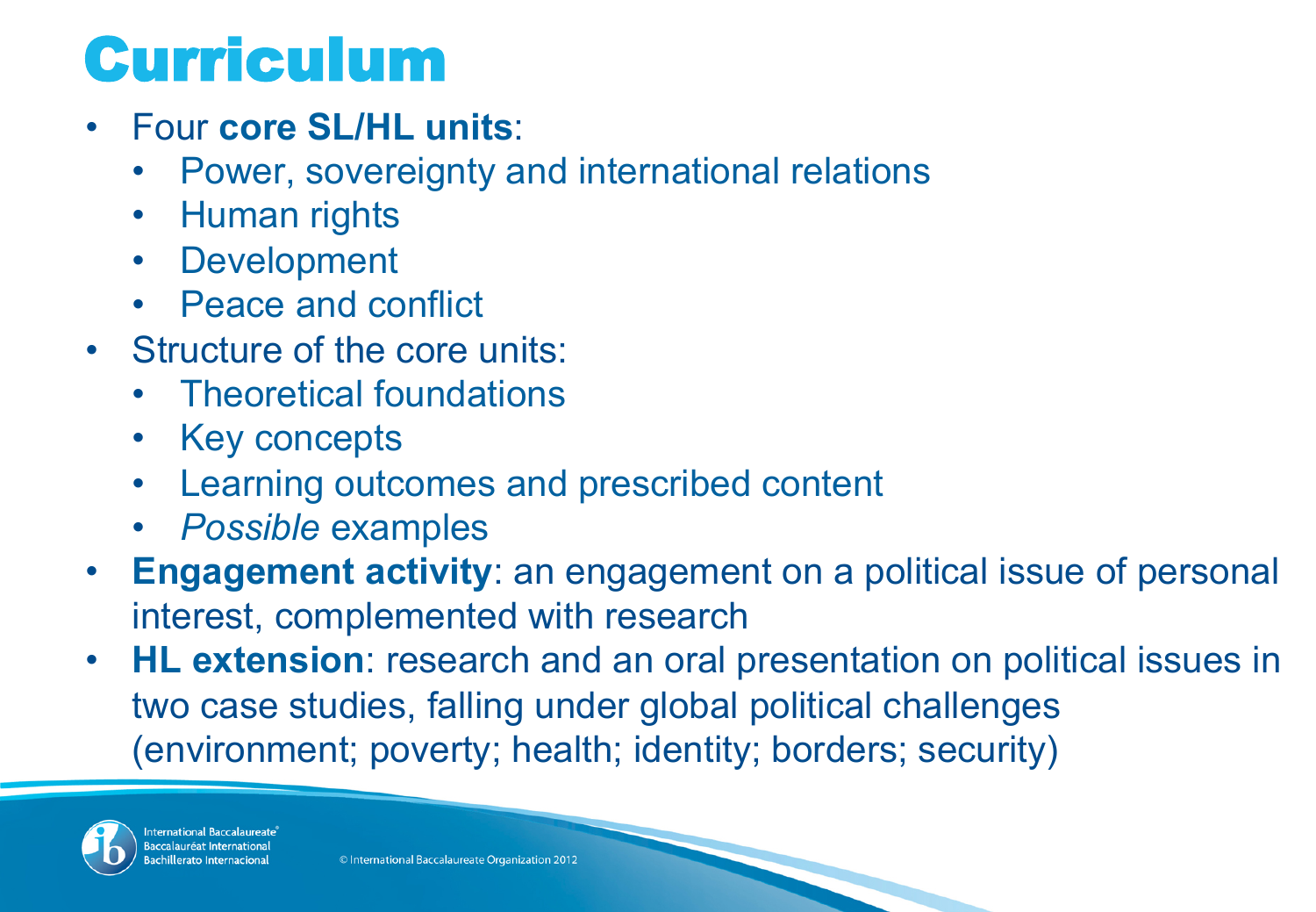# Pilot to mainstream in 2015

- Global Politics available as a pilot course:
	- 13 schools in 2012
	- 21 schools in 2013
	- 28 schools in 2014
- Pilot activities:
	- Test and develop the curriculum and assessment model
	- Build up expertise
- Good student uptake and great enthusiasm!
- Available for all DP schools from September 2015 onwards



nternational Baccalaureate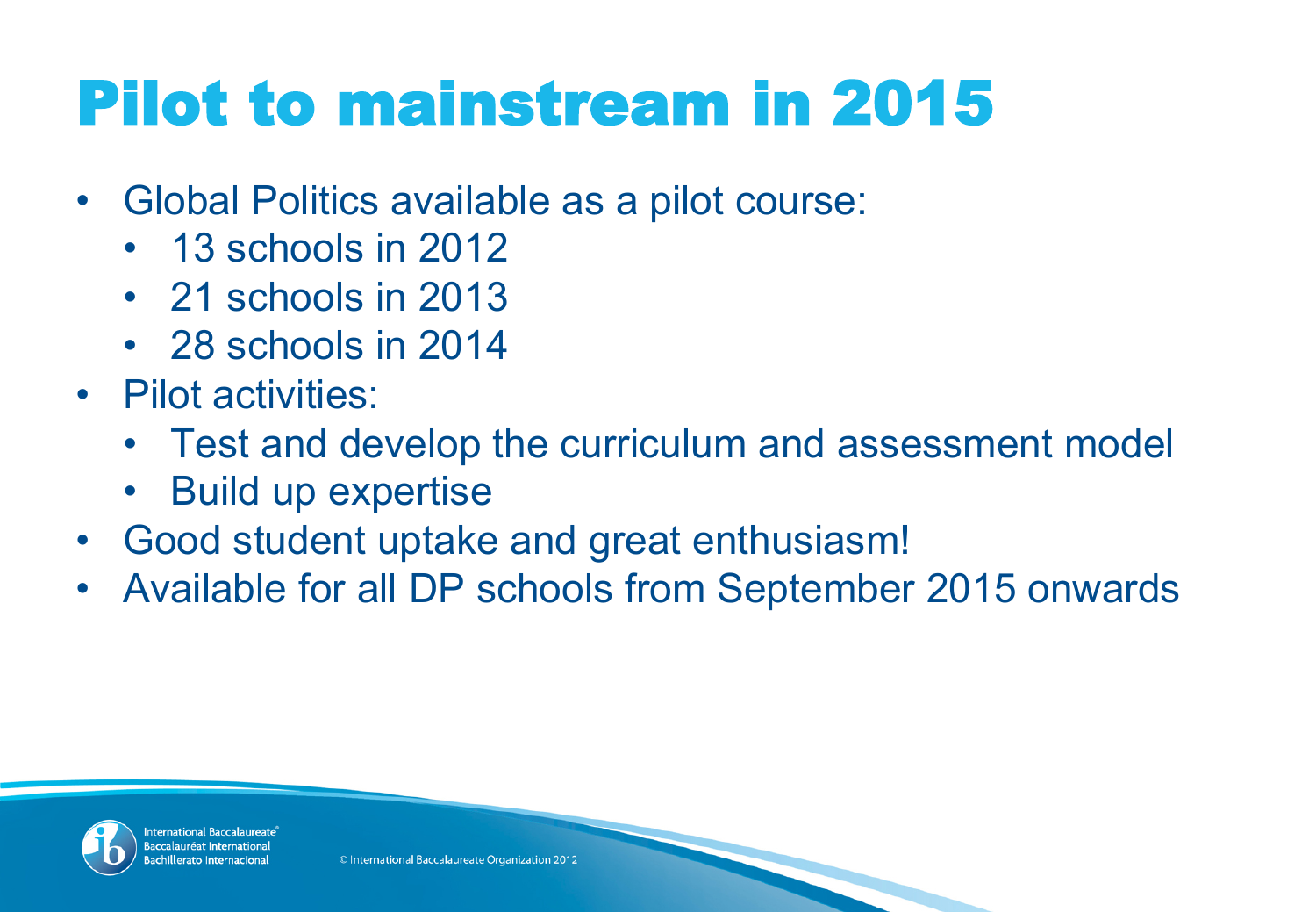## Pilot experiences

- A **good fit** with IB schools' philosophies and aspirations for active citizenship education
- Learning aimed at conceptual, big picture, enduring understandings **motivates** students
- Levels of analysis works: **interdependencies** of our world revealed
- **Student-centred**, building up media reading, research, presentation, discussion and debating skills
- Gives room for **innovative** learning methods, such as simulations and gaming
- Engaging and relevant assessments
- Great teacher and student **freedoms!**



nternational Baccalaureat Baccalauréat Internatio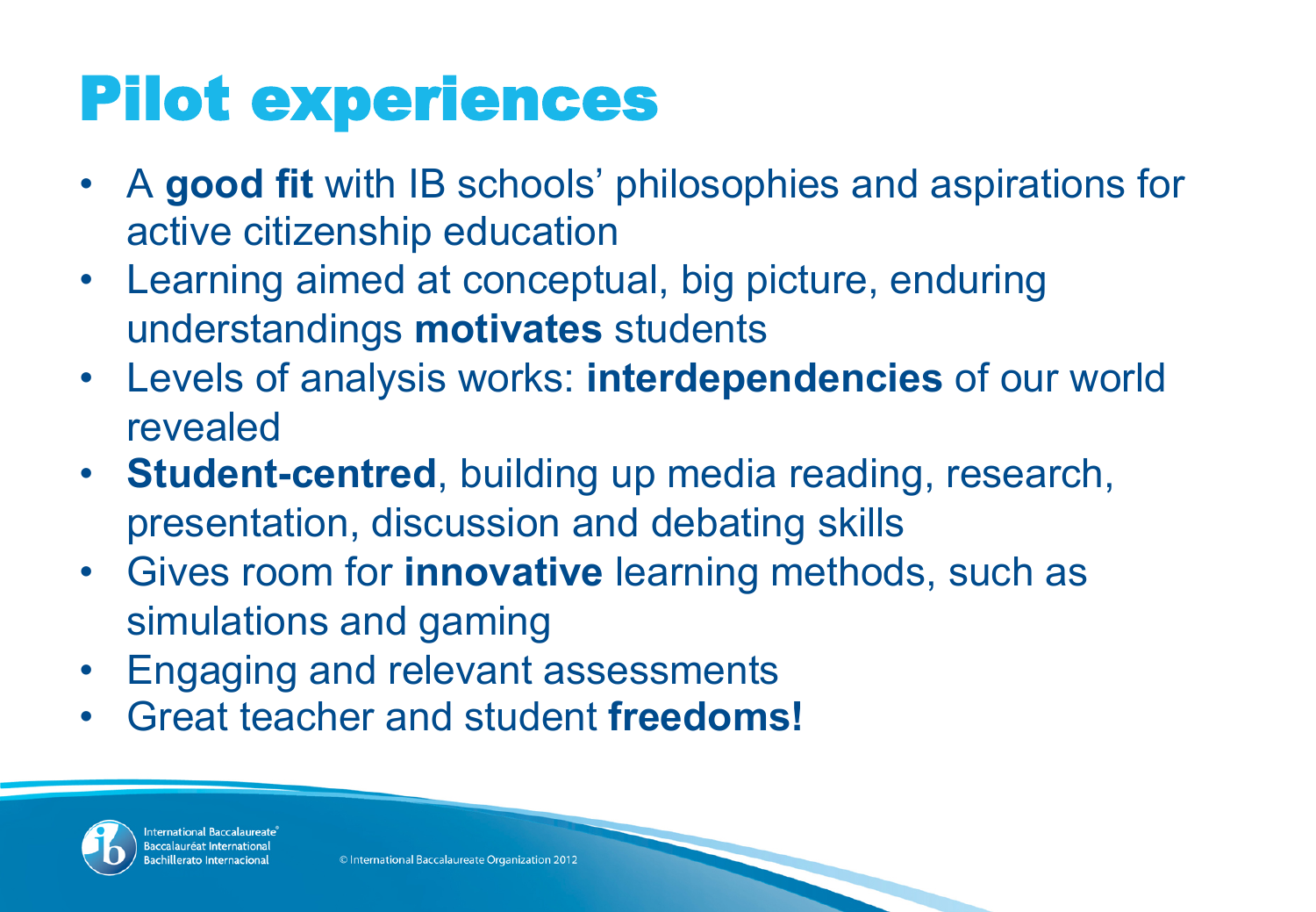# Pilot experiences

- **Much planning time** required of teachers for coherent, accumulative learning
- **Much reflection time** required of teachers for discovering learning methods that work
- Suits teachers and students who are comfortable with a curriculum and assessment with **less detailed prescription**
- Suits teachers who like to **ask students questions** without giving answers...
- Breadth of the course; team teaching?



nternational Baccalaureate Baccalauréat Internation chillerato Internacio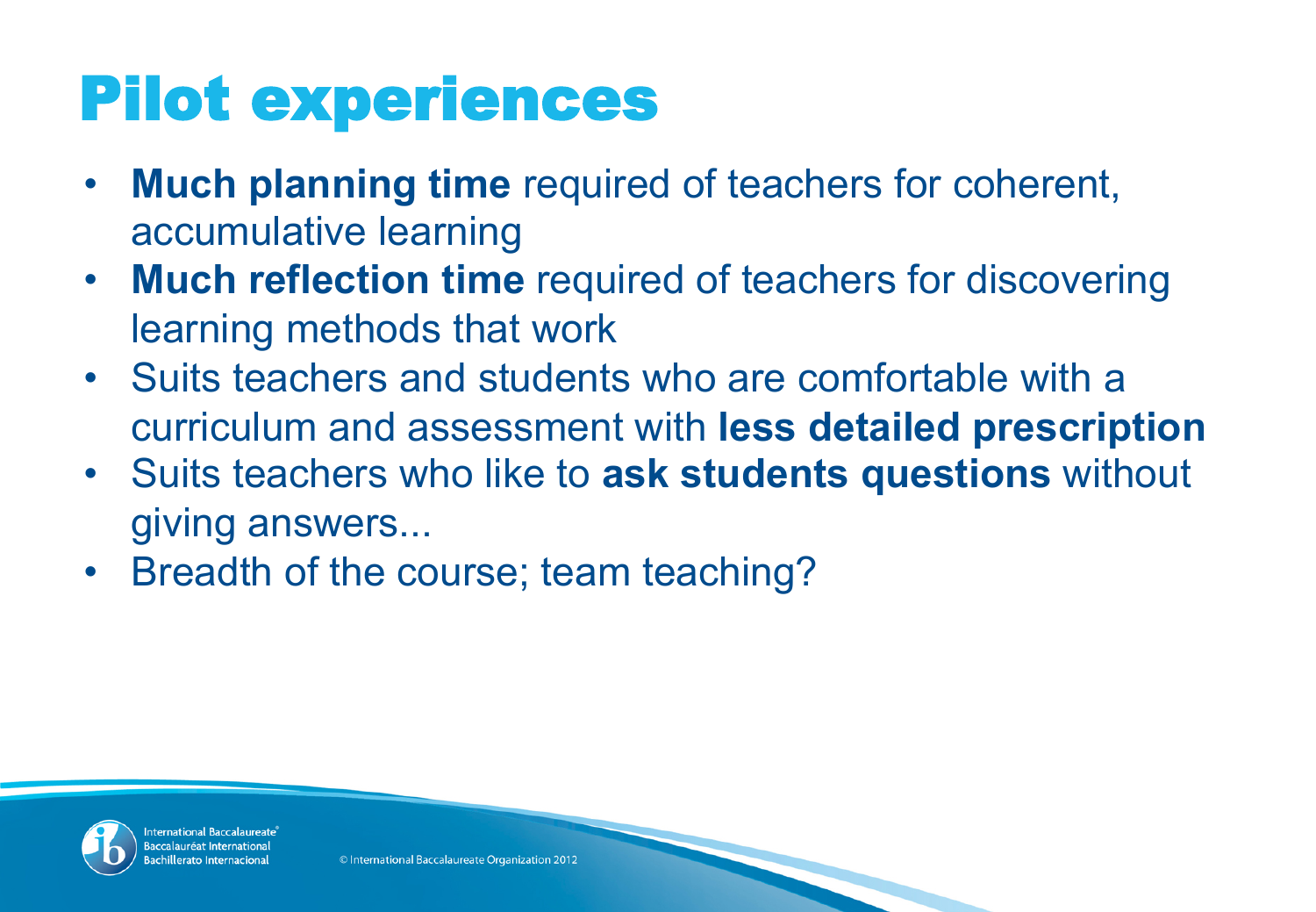# Pilot schools 2012

- Yew Chung International School of Beijing, China
- UWC Red Cross Nordic, Norway
- The Abbey School, UK
- North Broward High School, US
- International School of Basel, Switzerland
- International School of Panama, Panama
- Carroll Wood Day School, US
- United Nations International School New York, US
- British School of Washington, US
- Wellington College, UK
- Amman Baccalaureate School, Jordan
- Lincoln Community School, Ghana
- Midgardsskolan, Sweden



International Baccalaureate Baccalauréat Internation Bachillerato Internacior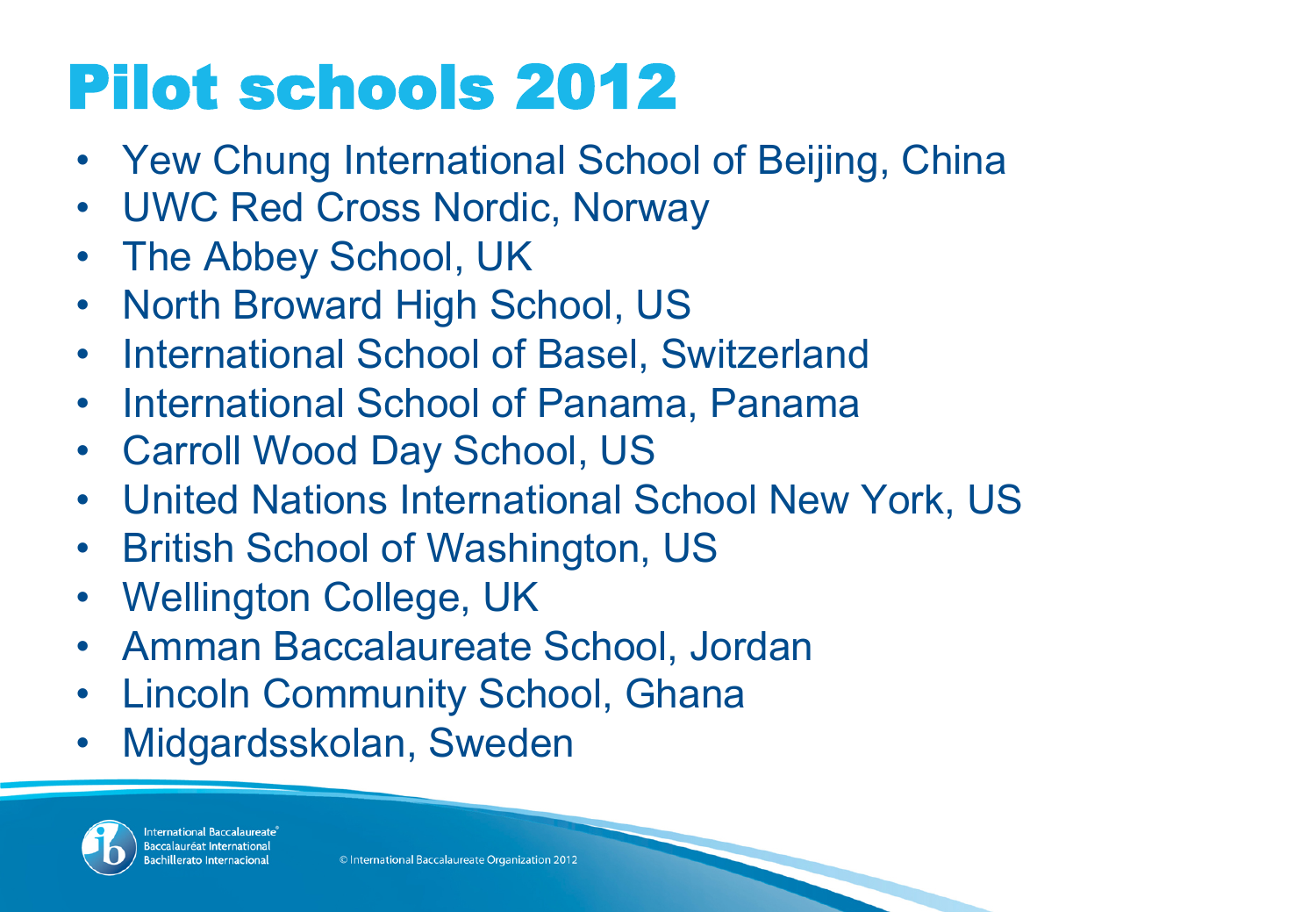# Pilot schools 2013 and 2014

- Overseas Family School, **Singapore**
- Ruamrudee International School, Thailand
- UWC Mahindra, India
- Bermuda High School, **Bermuda**
- Atlantic College, UK
- Tecnológico de Monterrey, **Mexico**
- Helsingin Suomalainen Yhteiskoulu, Finland
- British International School of Jeddah, Saudi Arabia
- 

International Baccalaureate **Baccalauréat Internation** 

- Oakham School, UK
- International School of the Stockholm region, Sweden
- The International School, Karachi, Pakistan
- AIS Egypt, Cairo, Egypt
- Aga Khan Academy, Kenya
- New School Georgia, **Georgia**
- **Institut Le Rosey, Switzerland**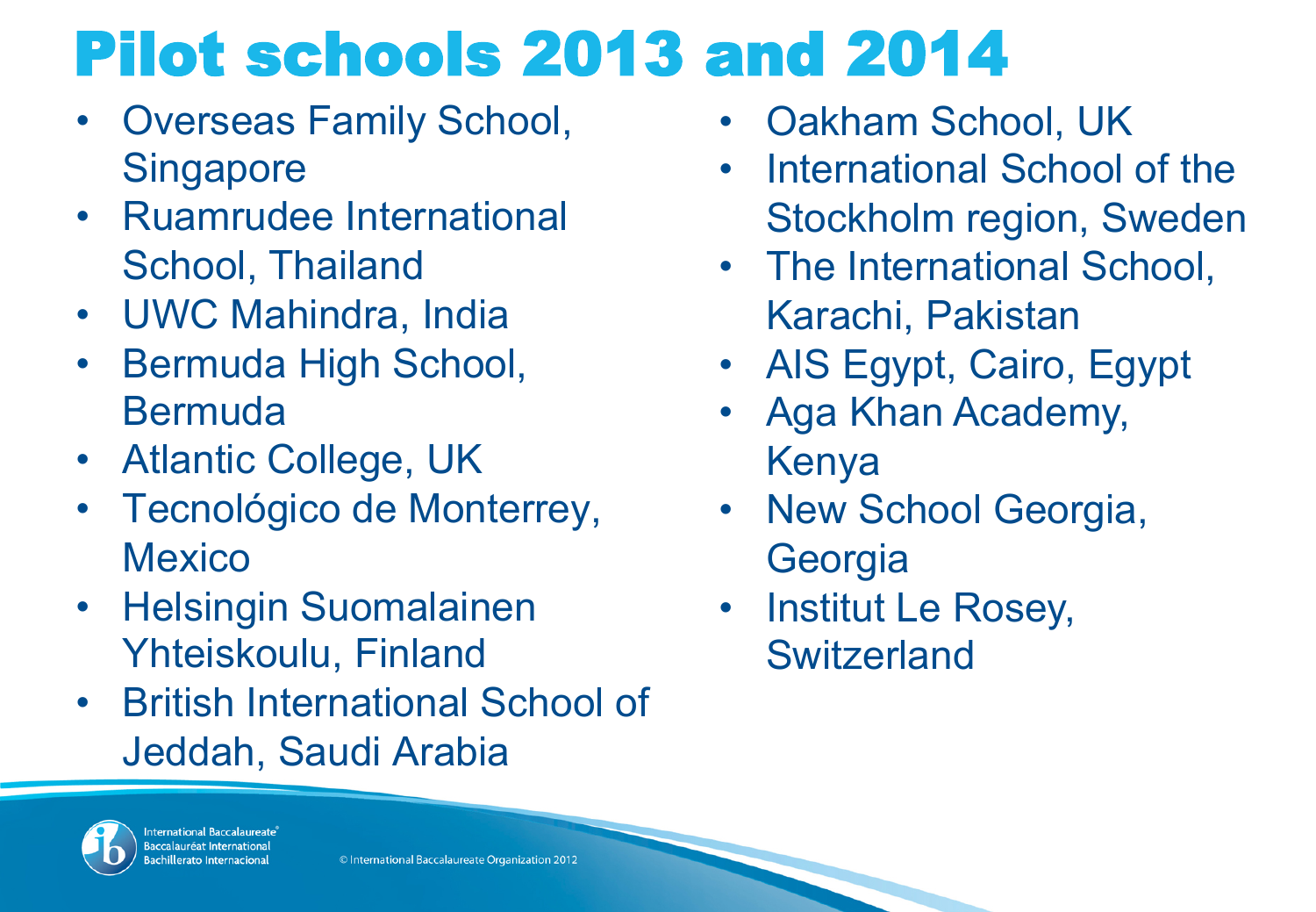#### External assessment

- P1: Stimulus-based paper (1h 15 min):
	- An obligatory structured question with four sub-questions (a-d)
	- On one of the topics studied in the core units
- P2: Extended response paper (1h 45 min at SL, 2h 45 min at HL)
	- 2 essays (SL) / 3 essays (HL) from a choice of 8
	- 2 questions on each core unit: one anchored firmly in one unit; one cross-unit question
- P2 examples from M14:
	- Discuss the impact of NGOs, MNCs and international organizations on state *sovereignty*.
	- To what extent do the complex realities and relationships of *power* in global politics make *human rights* an unachievable ideal.



nternational Baccalaureat Baccalauréat Internation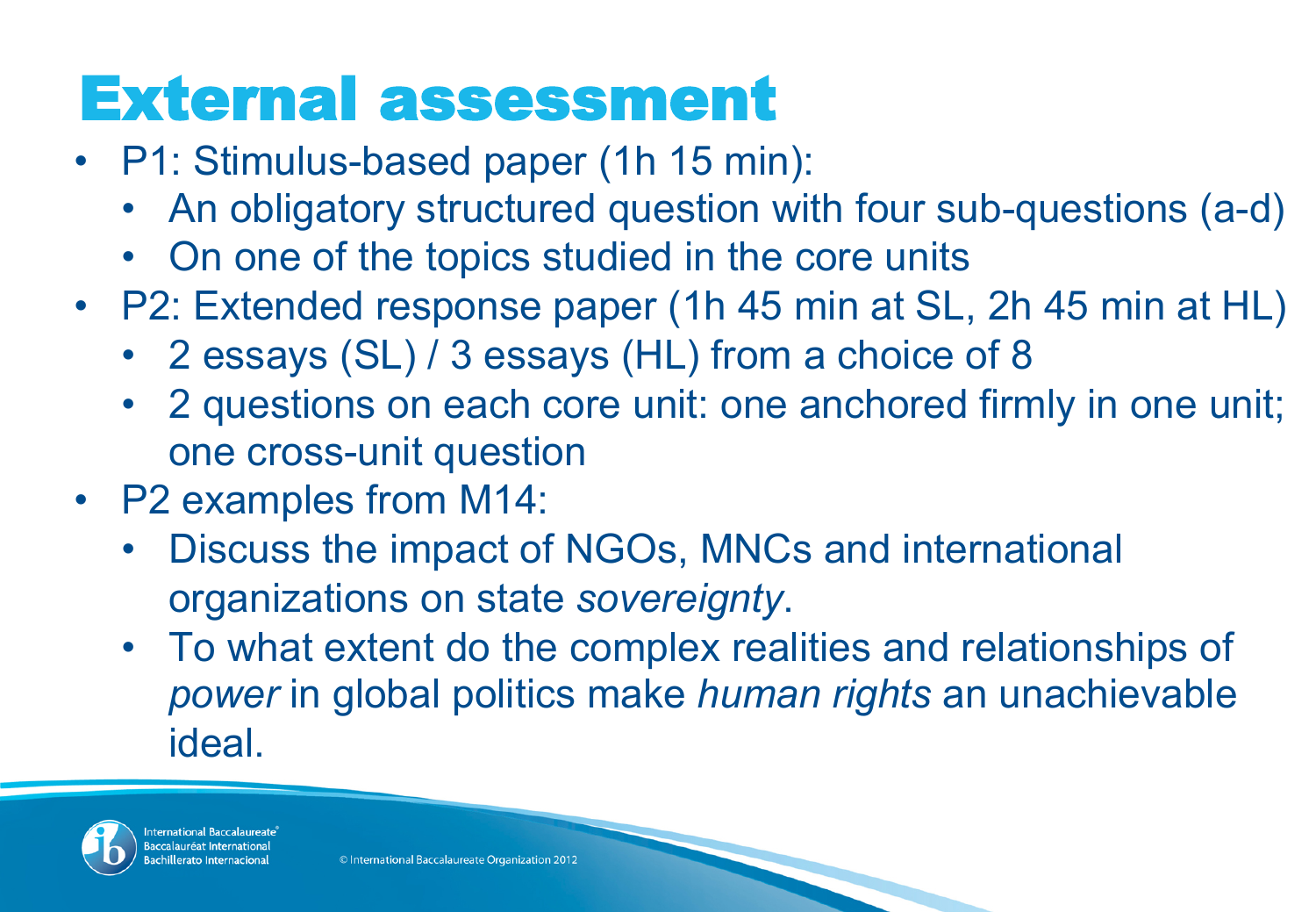#### Internal assessment

- SL+HL:
	- Engagement activity on a political issue of interest
	- Experiential learning through the engagement at the centre, but background research and ties to the course are expected: *reflective* engagement
	- Assessed on a 2,000 word report
- HL extension:
	- An oral analysis of selected political issues in two case studies falling under two global political challenges
	- Researched in depth
	- Assessed on 2 video recorded oral presentations (10 minutes each)



nternational Baccalaureat accalauréat Internati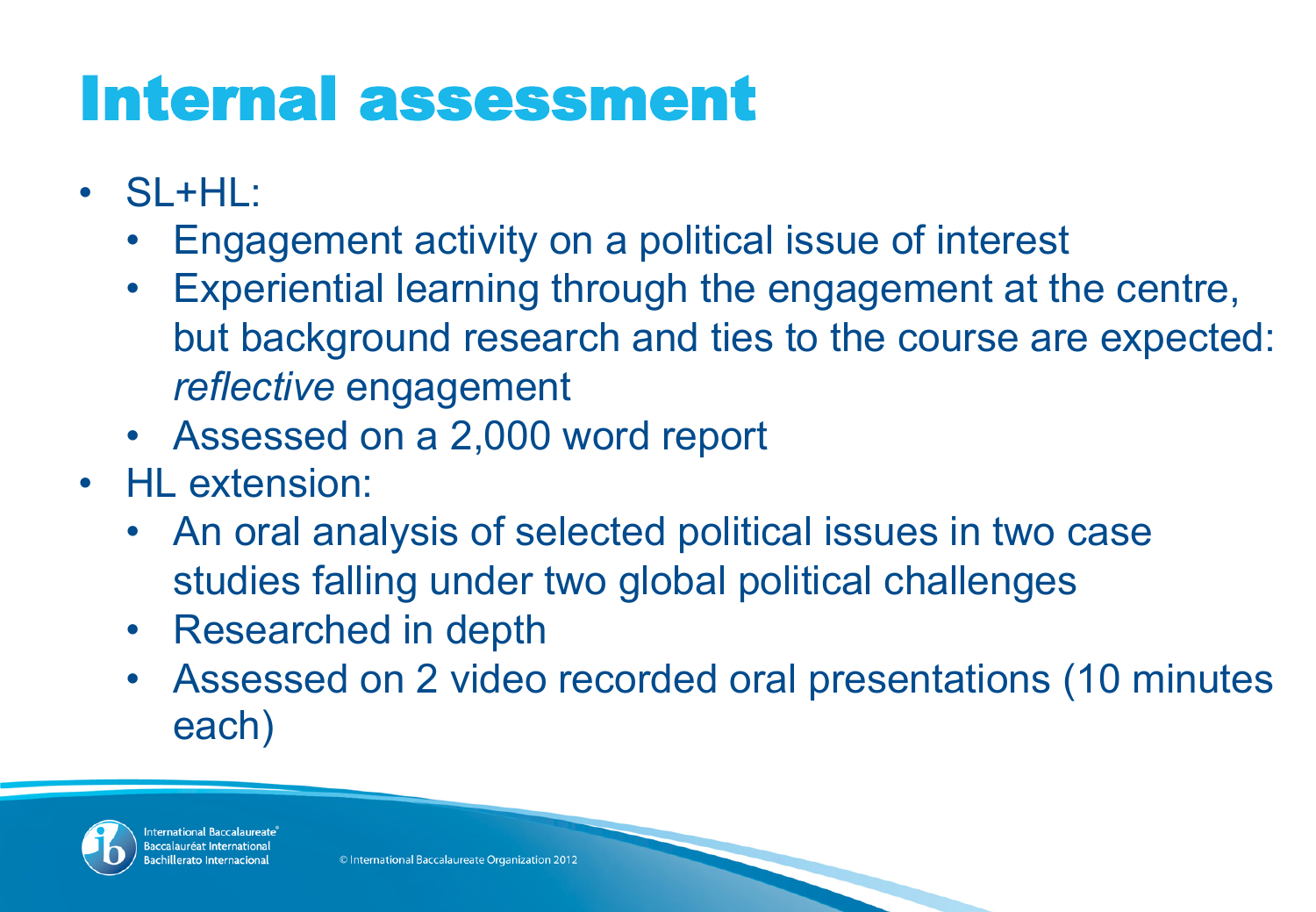# Example of an engagement activity

- **Political issue**: How does the nature of democracy impact upon representation of women in politics?
- **Engagement**:
	- Attendance at the full meeting of a city council, followed by interviews with two of its female councilors
	- Campaigning with a city councilor in support of a female candidate running for the national parliament
	- Attendance at a conference to hear a speech by a female member of parliament opposed to quotas for women in politics
	- Participation in a group discussion with a female government minister



ternational Baccalaure: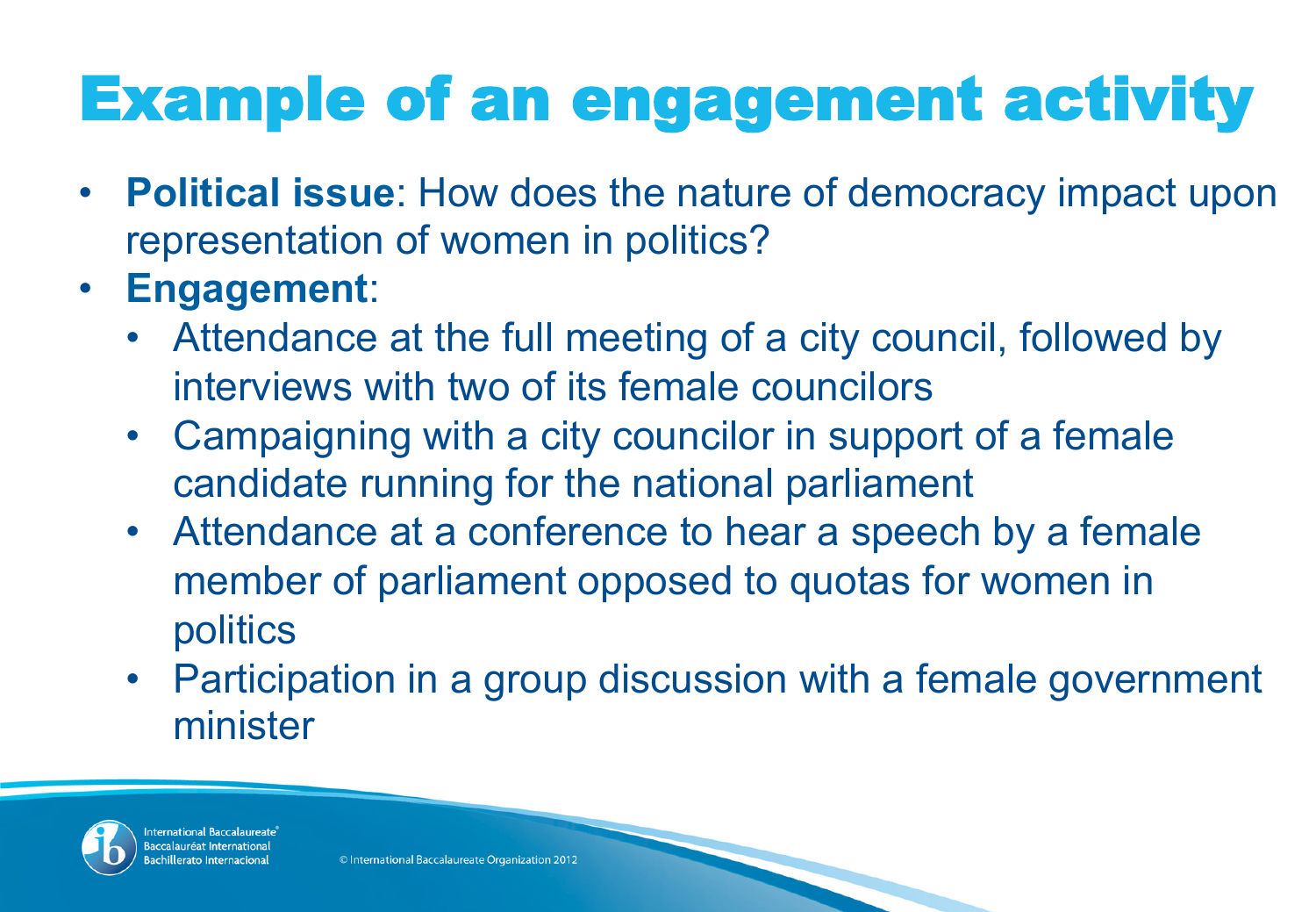# Example of an engagement activity

- **Political issue**: How legitimate and effective are the strategies employed by NGOs in improving women's rights in country A compared to the legitimacy and effectiveness of an outside military intervention?
- **Engagement**:
	- Preparation and performance of street theatre on the theme of women's rights in country A for NGO B
	- Interviews with women from country A involved in NGO B's work



nternational Baccalaureat accalauréat Internati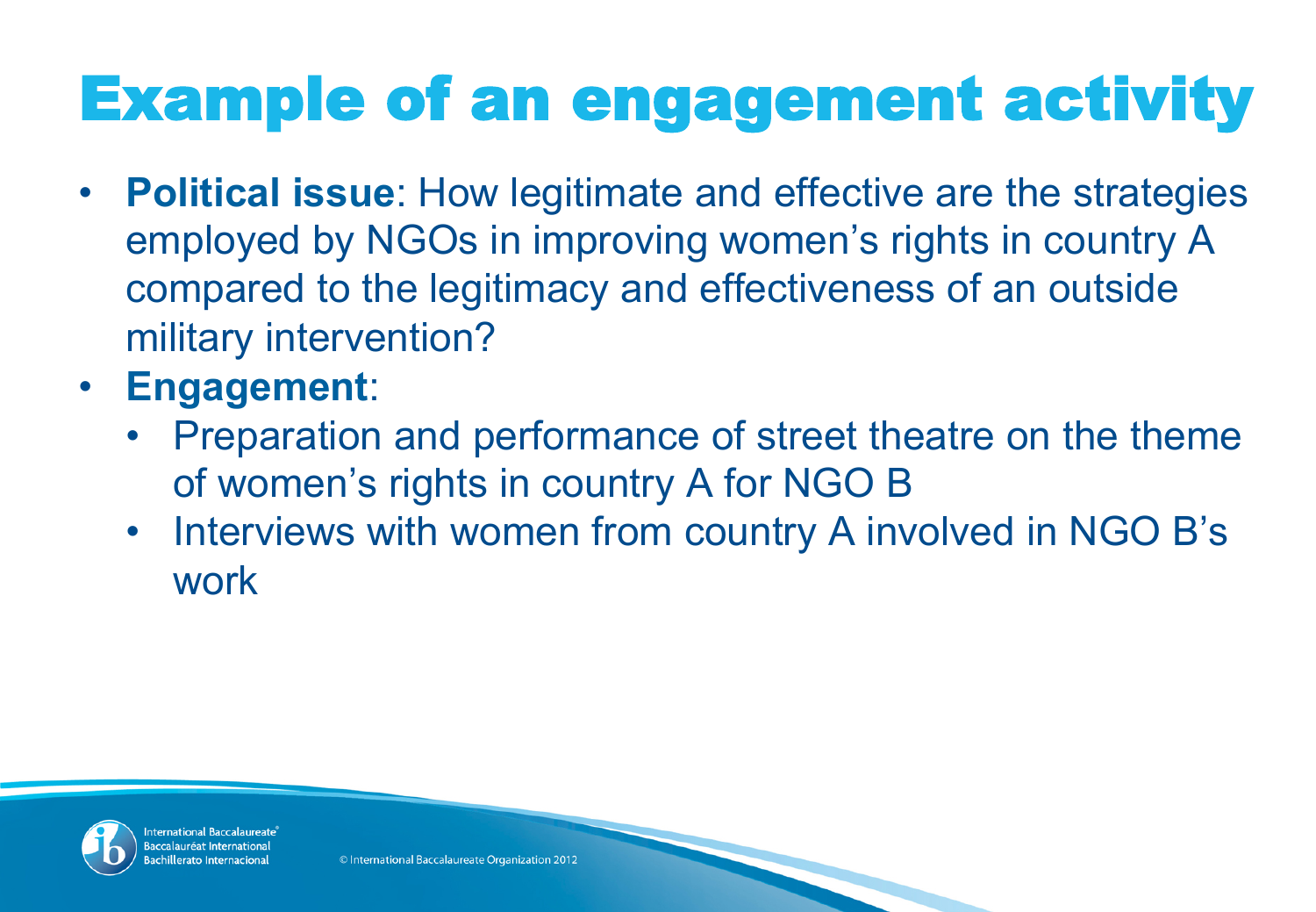

#### **Share with your neighbour:**

**- Potential of global politics - Potential challenges** 



International Baccalaureate® **Baccalauréat International** Bachillerato Internacional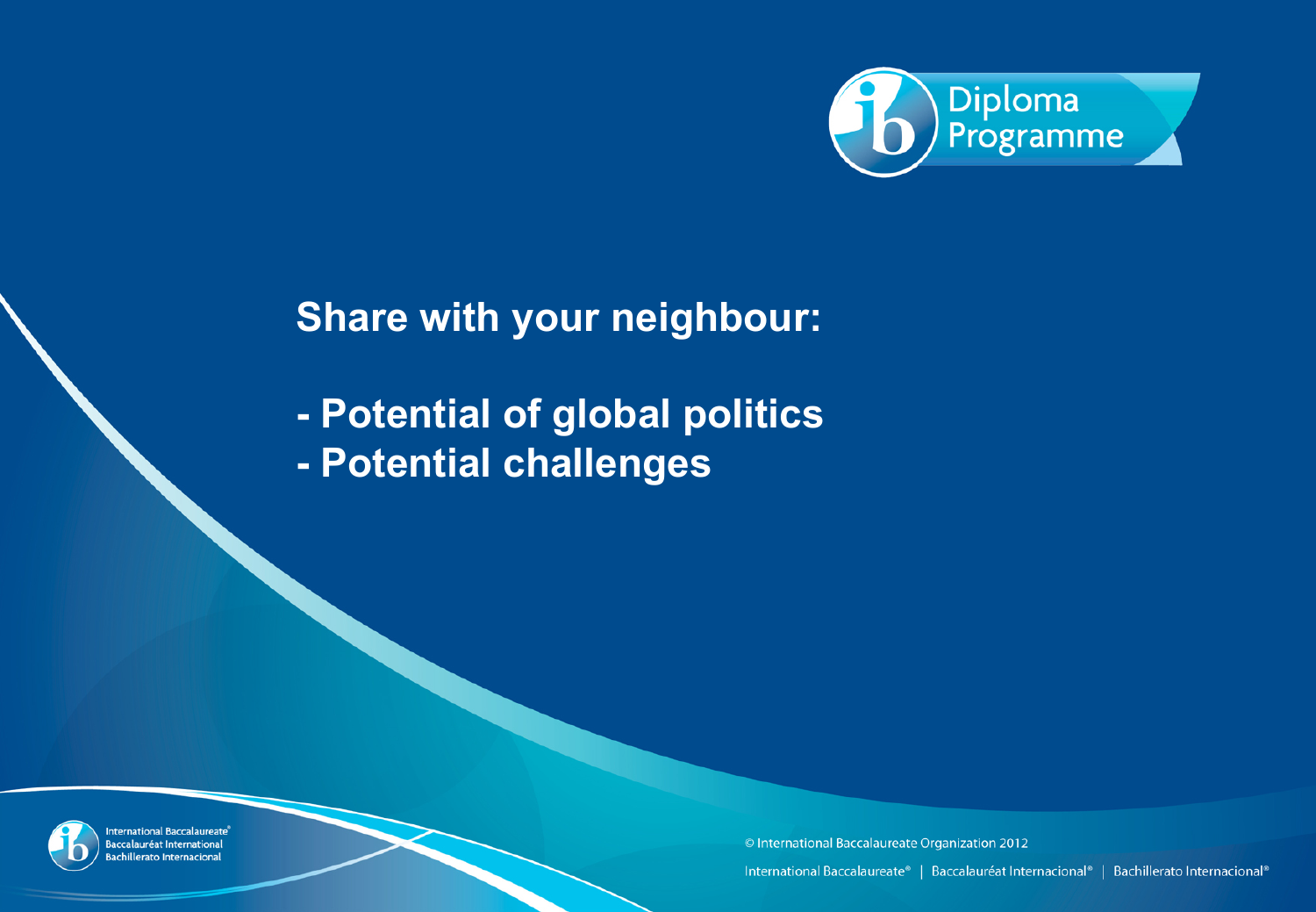# Next steps

- Pilot curriculum, TSM and specimen papers available on the OCC global politics page
- Final documents released
	- Guide and specimen papers: February 2015
	- TSM: May 2014
- Subject specific seminars in the AEM region
	- Brussels: Feb 13-15, 2015
	- Dubai: Feb 20-22, 2015
- Online workshops: March 2015 ->
- Cat. 2 workshops: spring 2015 ->
- Indicate take-up in the autumn term of 2015 on IBIS



nternational Baccalaureate accalauréat Internation